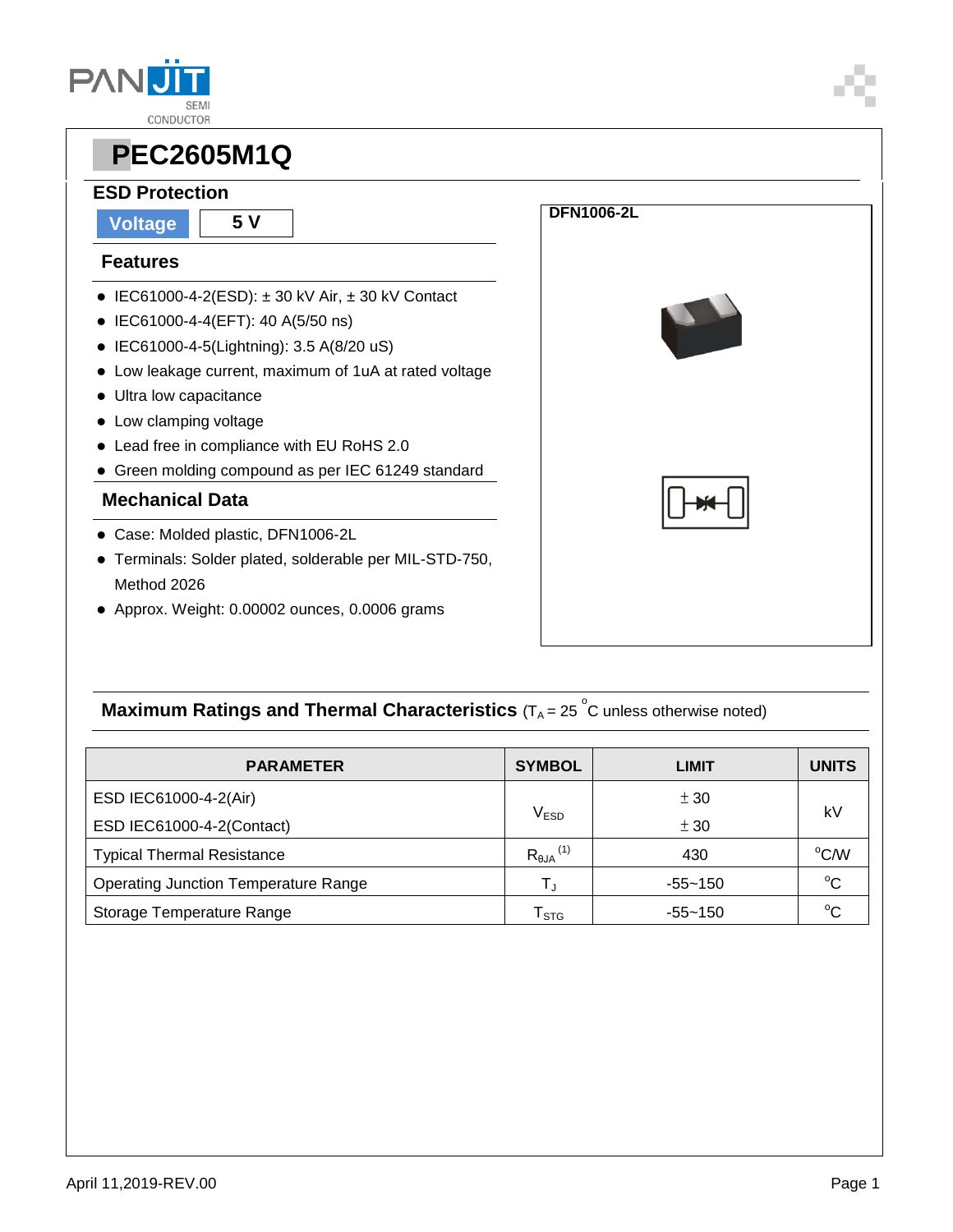



## **Electrical Characteristics**  $(T_A = 25 \degree C$  unless otherwise noted)

| <b>PARAMETER</b>               | <b>SYMBOL</b>            | <b>TEST CONDITION</b>                | MIN.                     | TYP. | MAX. | <b>UNITS</b> |
|--------------------------------|--------------------------|--------------------------------------|--------------------------|------|------|--------------|
| Reverse Stand-Off Voltage      | $V_{RWM}$ <sup>(2)</sup> |                                      |                          |      | 5    | V            |
| Snap-Break Voltage             | $V_{SB}$                 | $I_{SB} = 50mA$                      | 5                        |      | 8    | V            |
| Reverse leakage current        | I <sub>R</sub>           | $V_R = 5.0V$                         |                          |      | 0.1  | $\mu$ A      |
| <b>Clamping Voltage</b>        | $V_{CL}$                 | $I_{PP} = 1A$ , $t_P = 8/20 \mu s$   |                          |      | 9    | V            |
|                                |                          | $I_{PP} = 3.5A$ , $t_P = 8/20 \mu s$ |                          |      | 12.5 | V            |
| <b>Clamping Voltage TLP</b>    | $V_{CL}$ (3)             | $I_{PP} = 8A$ , $t_P = 100$ ns       | $\overline{\phantom{0}}$ | 8.6  | ۰    | V            |
|                                |                          | $I_{PP}$ =16A, $t_P$ =100ns          |                          | 9.7  | ۰    | V            |
| <b>Dynamic Resistance</b>      | $R_{DYN}$                | $t_P = 100$ ns                       |                          | 0.27 | ۰    | $\Omega$     |
| Off State Junction Capacitance | $C_{J}$                  | 0Vdc Bias f=1MHz                     |                          |      | 6    | pF           |

NOTES:

- 1. Mounted on a FR4 PCB, Single-sided copper, mini pad.
- 2. A transient suppressor is selected according to the working peak reverse voltage( $V_{RWM}$ ), which should be equal to or greater than the DC or continuous peak operation voltage level.
- 3. Testing using Transmission Line Pulse (TLP) conditions:  $Z0 = 50 \Omega$ , t<sub>P</sub> = 100 ns.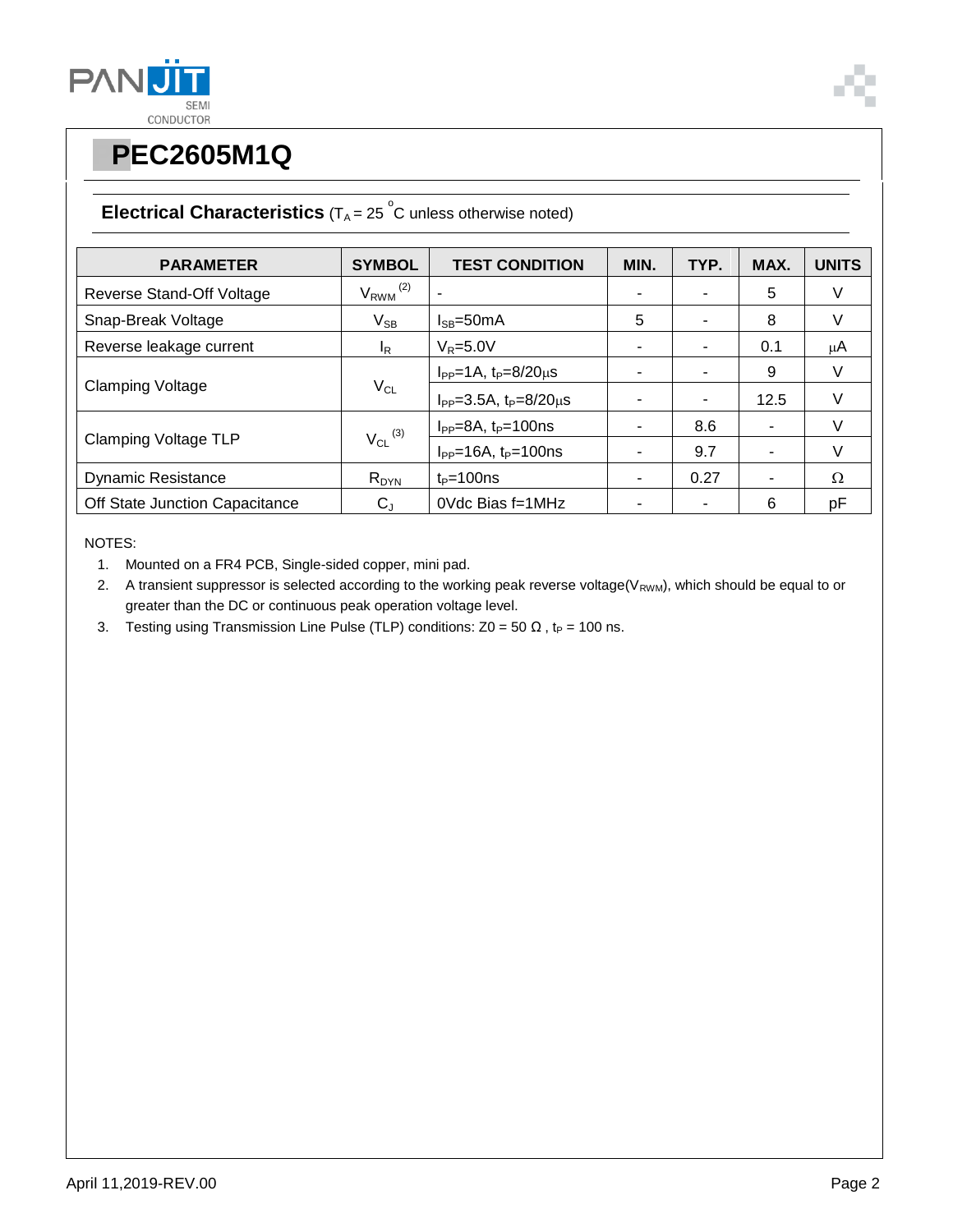April 11,2019-REV.00 Page 3



# **PPEC2605M1Q**

 $t_{\rm P} = 8/20 \text{ us}$ 

**TYPICAL CHARACTERISTIC CURVES**





50 % of  $I_{PP}$ @20 us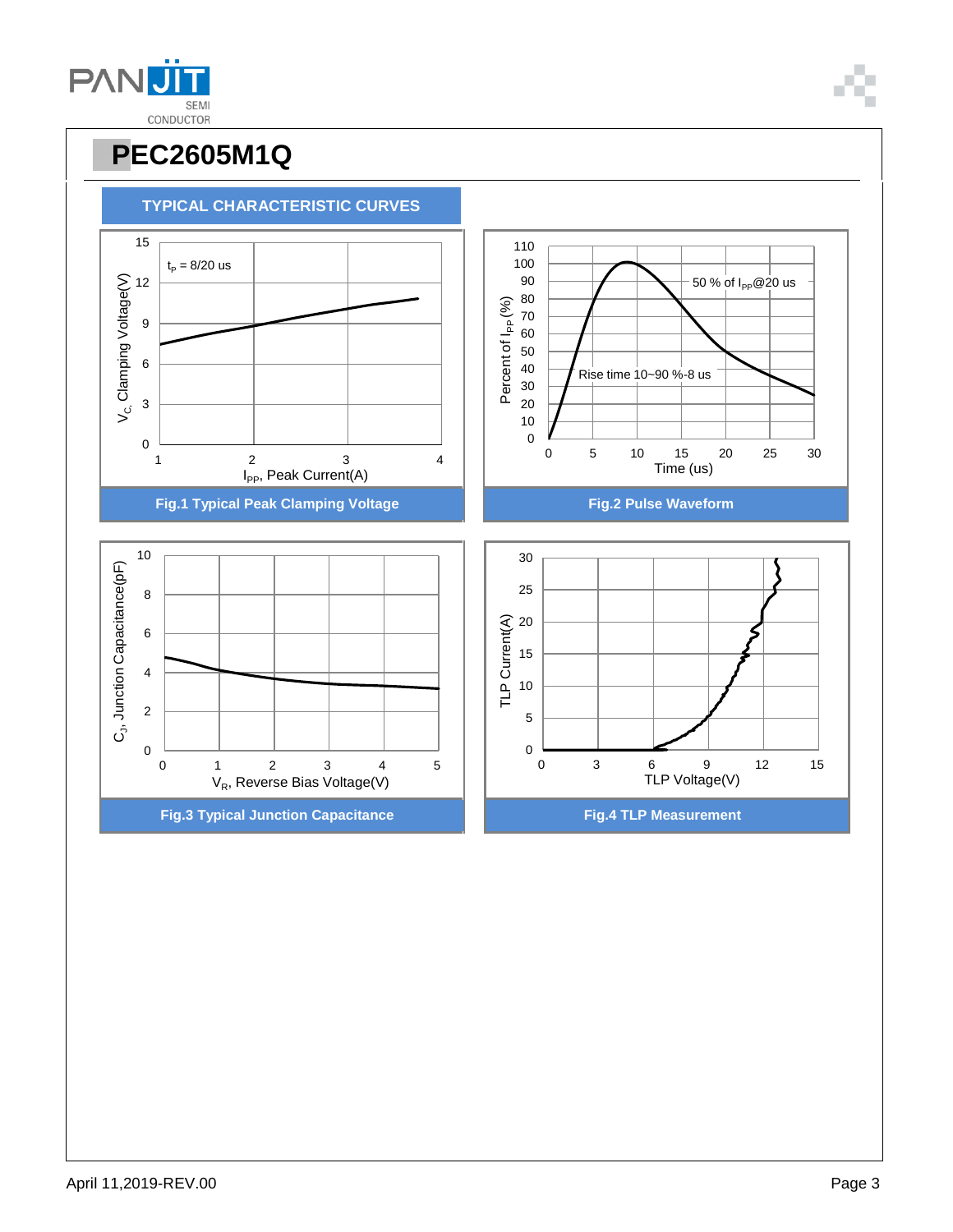

### **Part No Packing Code Version**

| <b>Part No Packing Code</b> | Package Type | <b>Packing Type</b> | <b>Marking</b> | <b>Version</b> |
|-----------------------------|--------------|---------------------|----------------|----------------|
| PEC2605M1Q R1 00001         | DFN1006-2L   | 10K $/$ 7" Reel     | НB             | Halogen Free   |

### **Packaging Information & Mounting Pad Layout**